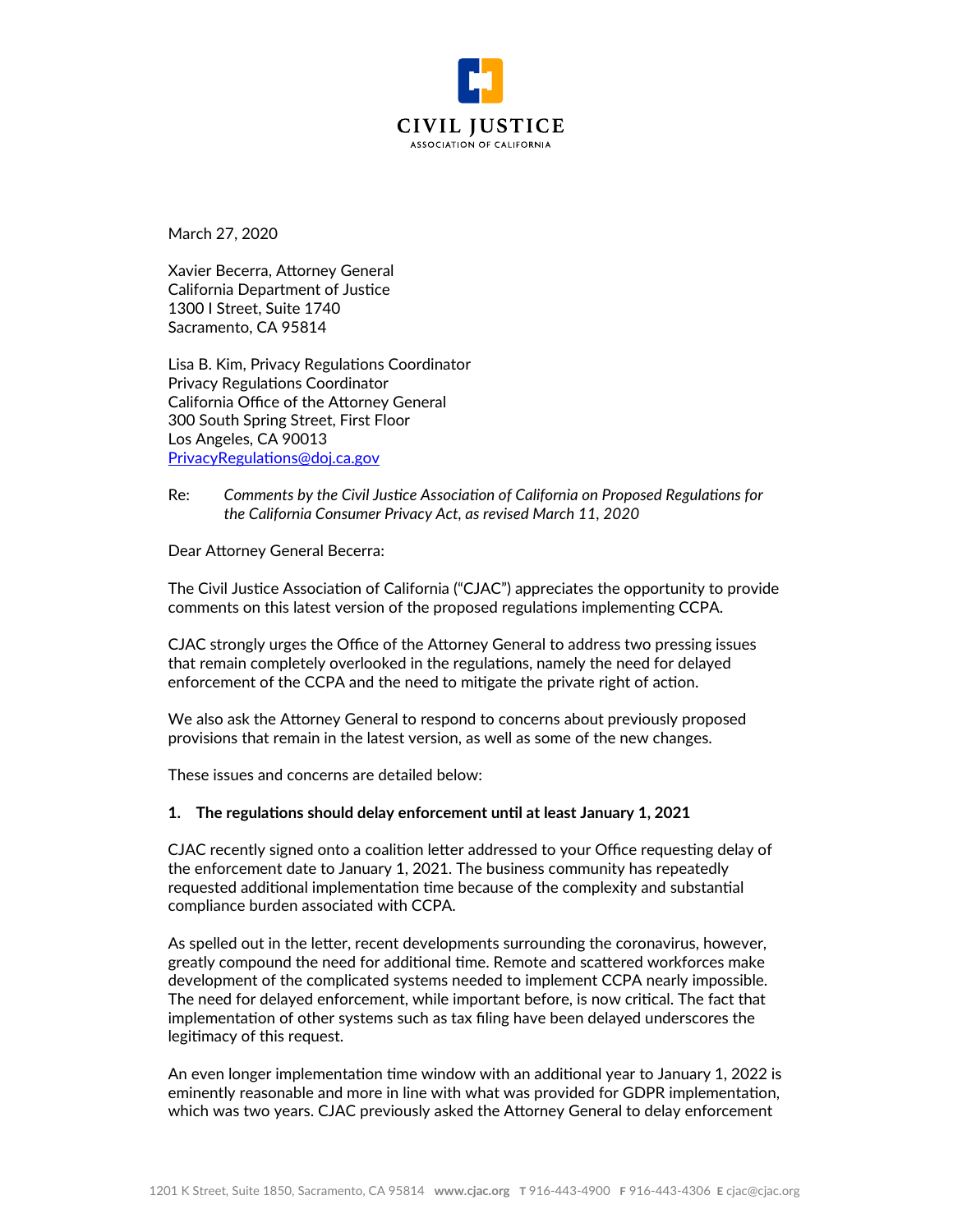until 2022 and again asks for consideration of a longer implementation window.

Alternatively, delayed implementation until at least January 1, 2021 is an extremely modest ask, given the current coronavirus crisis. The regulations should also clarify that any enforcement is prospective only.

#### **2. The regulations should mitigate the potential for unwarranted private rights of action.**

CJAC additionally implores the Attorney General to revise the regulations to respond to major concerns expressed by the business community over the potential for unwarranted and unnecessary litigation under the CCPA's private right of action provisions.

There are several ways the Attorney General can mitigate this potential problem while promoting privacy safeguards, including:

- First, the Attorney General should define security standards, such as industryestablished standards, that, if met or exceeded by businesses, would serve as a safe harbor from private rights of action under the CCPA. This is critical considering the potential for liquidated damages under the CCPA between \$100 and \$750 "per incident," without a clear requirement of showing of harm.
- Second, the Attorney General should define what constitutes a "cure," as it is not defined in the CCPA. CJAC proposes that implementation of reasonable security measures should be recognized in the regulations as a cure.

If the policy goal of the CCPA is to discourage consumer data breaches, and the way to prevent data breaches is reasonable security measures, then the regulations should recognize and incentivize this desired behavior. If businesses are subject to private rights of actions and penalties regardless of security steps they take, then the lawsuits and penalties are meaningless hammers and ripe for abuse. On the other hand, adoption of clear standards will promote ubiquitous adoption of best security practices.

## **3. The requirement to treat global privacy controls as opt-out requests should be eliminated due to technological and consumer choice limitations. (Section 999.315(a), (d).)**

We continue to oppose the requirement that a business detect and treat global privacy controls, such as browser plug-ins or device settings, as valid consumer requests to opt out of the sale of personal information. This requirement is not technologically feasible and limits consumer choice.

From a technology standpoint, a major problem is that browser and global device settings are not designed to consistently convey affirmative user choice, versus the pre-selected choice of a third party such as the browser company, operating system provider, or internet service provider. Moreover, not every browser clearly communicates whether a user is a California resident.

Treating global settings as opt-outs will therefore limit consumer choice and access to online content. For example, consumers will likely be asked to pay for what would otherwise by free, ad-supported content or be blocked from access. Moreover, treating settings that may have been pre-selected by third parties, rather than the user, will empower large technology platforms to dictate content access rather than the consumer.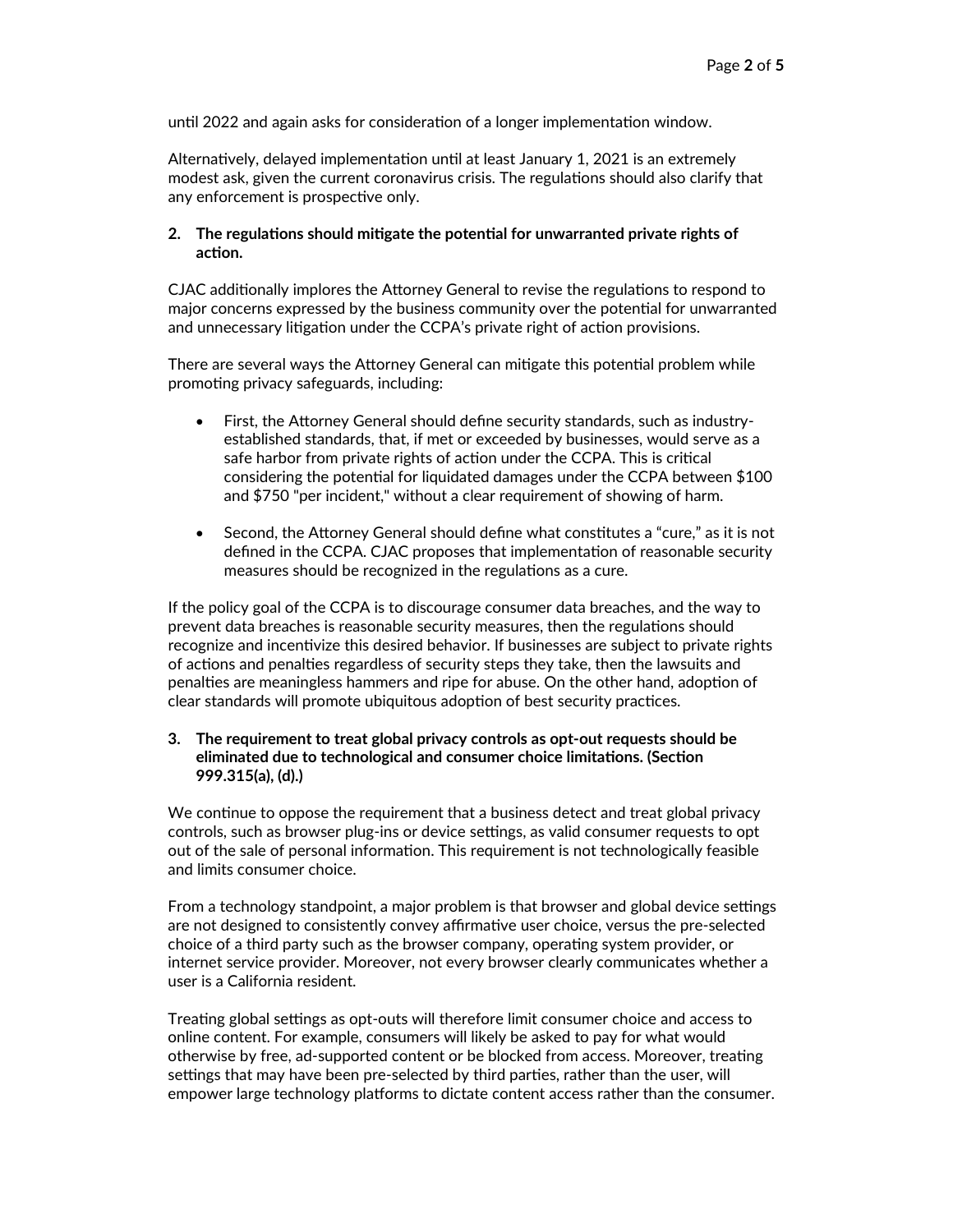In this vein, CJAC requests the that "shall" be changed to "may" under 999.315(d) and the last sentence of (d)(1) be reinstated:

> (d) If a business collects personal information from consumers online, the business shall may treat userenabled global privacy controls, such as a browser plugin or privacy setting, device setting, or other mechanism, that communicate or signal the consumer's choice to optout of the sale of their personal information as a valid request submitted pursuant to Civil Code section 1798.120 for that browser or device, or, if known, for the consumer.

> > (1) Any privacy control developed in accordance with these regulations shall clearly communicate or signal that a consumer intends to the opt-out of the sale of personal information. The privacy control shall require that the consumer affirmatively select their choice to opt-out and shall not be designed with any pre-selected settings.

Without these changes, the result will ultimately be less free and beneficial content online for consumers. Already-struggling content providers such as independent publishers and news outlets will see less traffic and fewer opportunities to generate revenue through advertising.

# **4. New restrictions on service providers should be removed, as they are inconsistent with the CCPA. (Section 999.314(c).)**

The new restrictions placed on service providers in section 999.314(c) concerning the use, disclosure, and retention of personal information go beyond the statute. Civil Code section 1798.140(v) permits service providers to use personal information pursuant to *any* contract for a business purpose, not just contracts for services required by CCPA. Furthermore, it allows processing of information by the service provider so long as it is for the specific purpose spelled out in the contract or otherwise permitted by statute:

> (v) "Service provider" means a sole proprietorship, partnership, limited liability company, corporation, association, or other legal entity that is organized or operated for the profit or financial benefit of its shareholders or other owners, *that processes information on behalf of a business and to which the business discloses a consumer's personal information for a business purpose pursuant to a written contract, provided that the contract prohibits the entity receiving the information from retaining, using, or disclosing the personal information for any purpose other than for the specific purpose of performing the services specified in the contract for the*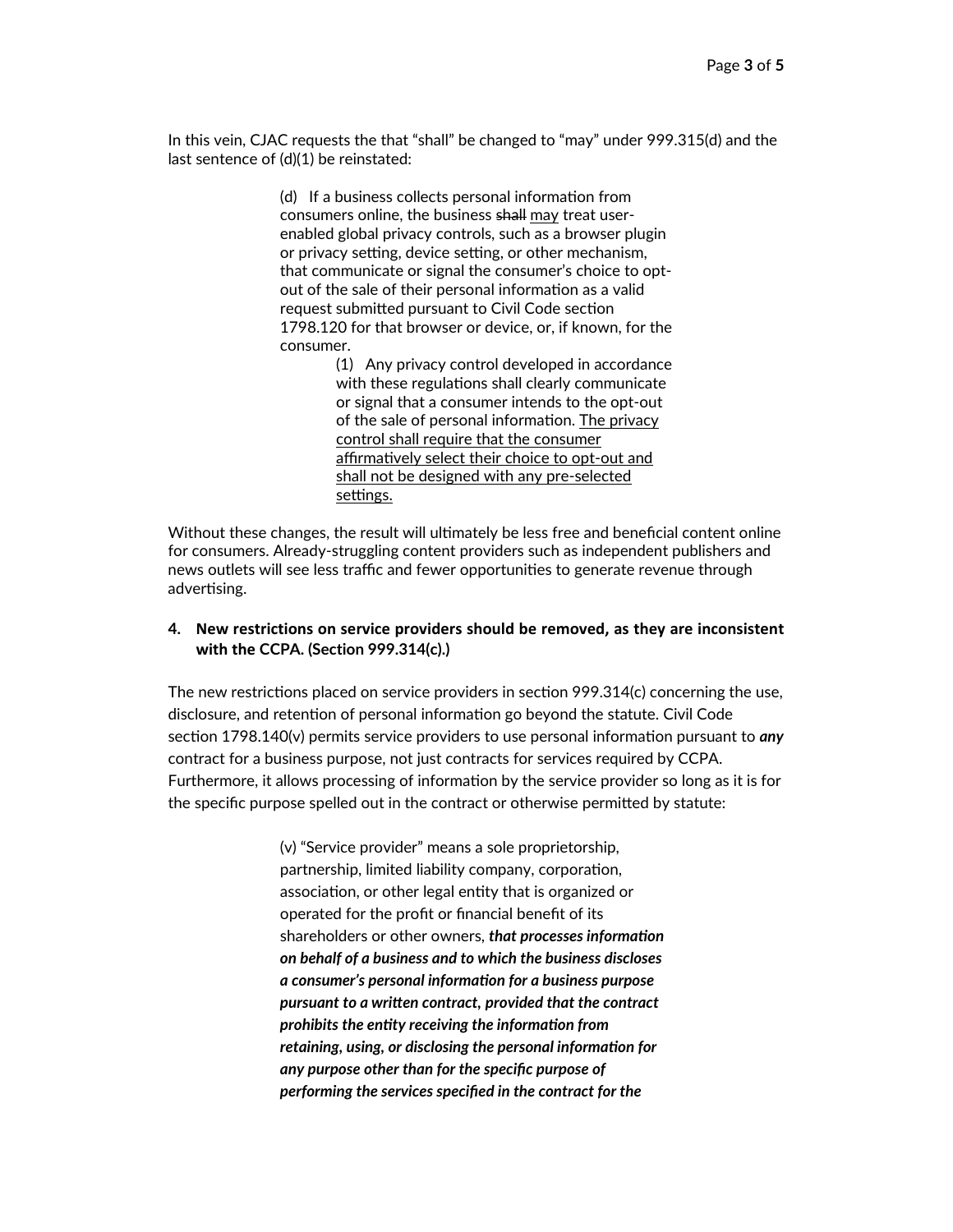*business, or as otherwise permitted by this title,* including retaining, using, or disclosing the personal information for a commercial purpose other than providing the services specified in the contract with the business (emphasis provided).

We therefore ask that section 999.314(c) be struck in its entirety, since it exceeds the scope of the statute. Alternatively, the section should be restored to the February 10 version.

## **5. The requirement to quantify financial incentives and the value of consumer data should be eliminated because it provides no benefit and could be misleading. (Sections 999.307(b), 999.336, and 999.337.)**

We again ask the Attorney General to eliminate the requirement that businesses make and disclose calculations about financial incentives and data value.

Requiring businesses to assign a number to incentives and data value provides little or no consumer benefit and can be misleading. Financial incentive programs are often based on a complex calculation of costs to the business and market comparisons, and they are designed to reward loyal customers rather than to serve as a value exchange. Additionally, a single customer's business or data holds little independent "value," since data gains value when it is aggregated.

The Attorney General should remove this quantification requirement from the regulations altogether, or alternatively, the Attorney General could simply require businesses to disclose whether they have a financial incentive or whether the data has value.

# **6. The requirement that businesses reimburse consumers for costs associated with verification is unworkable and should be removed. (Section 999.323.)**

Section 999.323 prohibits a business from requiring the consumer to pay a fee for verification. While CJAC does not oppose a prohibition on businesses collecting a fee, we continue to object to businesses having to provide reimbursement for steps individuals may need to take to verify their identity. Requiring businesses to provide reimbursement for the multitude of ways in which consumers may verify their identity fails to consider the potential volume of these requests and resulting operational burdens on businesses.

## **7. The regulations should restore and expand guidance on information exempted from disclosure and deletion requests for security and other reasons. (Sections 999.302, 999. 313(c)(3), 999. 313(d)(3).)**

In our last set of comments, CJAC expressed our appreciation for the new guidance provided in now-deleted section 999.302 interpreting the term "personal information." We are disappointed to see the latest proposed revisions eliminate this guidance and ask that it be restored.

Additionally, we had asked previously that the deleted portion of section 999.313(c)(3) be restored, but it was not. The deleted portion allowed a business to forgo disclosure that "creates a substantial, articulable, and unreasonable risk to the security of that personal information, the consumer's account with the business, or the security of the business's systems or networks." This is a critical basis for not disclosing information and should be